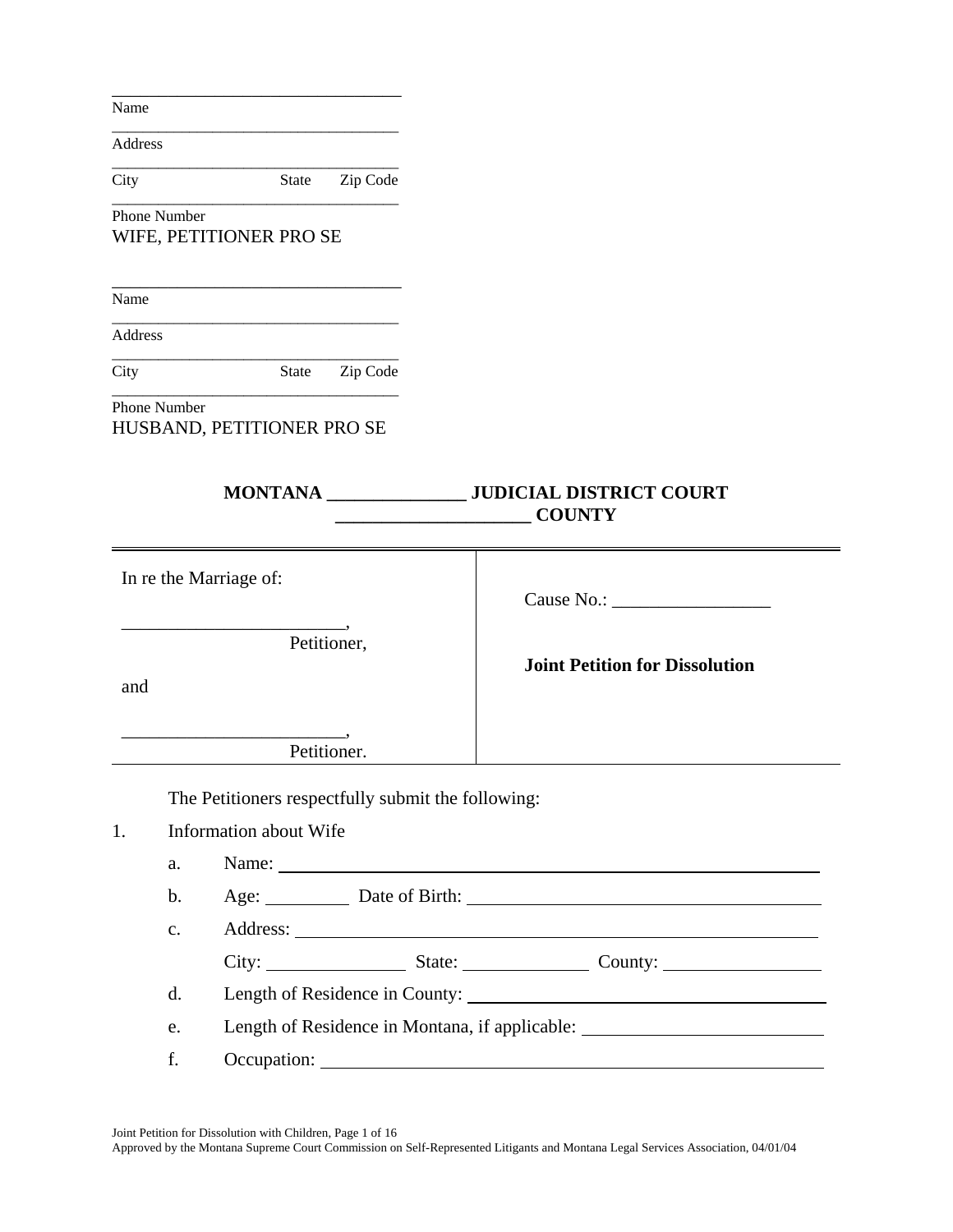#### 2. Information about Husband

| a.             |                     |                                                                                   |
|----------------|---------------------|-----------------------------------------------------------------------------------|
| $\mathbf{b}$ . | Age: Date of Birth: |                                                                                   |
| $C_{\bullet}$  |                     |                                                                                   |
|                |                     | City: State: County:                                                              |
| d.             |                     |                                                                                   |
| e.             |                     | Length of Residence in Montana, if applicable: __________________________________ |
| f.             |                     |                                                                                   |

## **3. Date and Place of Marriage**

Choose One:

- [ ] We were married on (*date*): . The marriage was registered in the County of , State of .
- [ ] We were married at common law. We assumed a marital relationship by mutual consent and agreement and confirmed our marriage by cohabitation and public repute.

#### **4. Separation**

Choose One:

- [ ] We separated on (*date*):
- [ ] We are not yet separated.

## **5. Jurisdiction**

- a. The jurisdictional requirements of M.C.A. § 40-4-104 exist.
- b. Choose One:
	- [ ] The marriage is irretrievably broken in that there is serious marital discord which adversely affects the attitude of one of the parties towards the marriage, and there is no reasonable prospect of reconciliation.
	- [ ] The marriage is irretrievably broken in that the parties have lived separate and apart for a period of more than one hundred eighty (180) days preceding the commencement of these proceedings, and there is no reasonable prospect of reconciliation.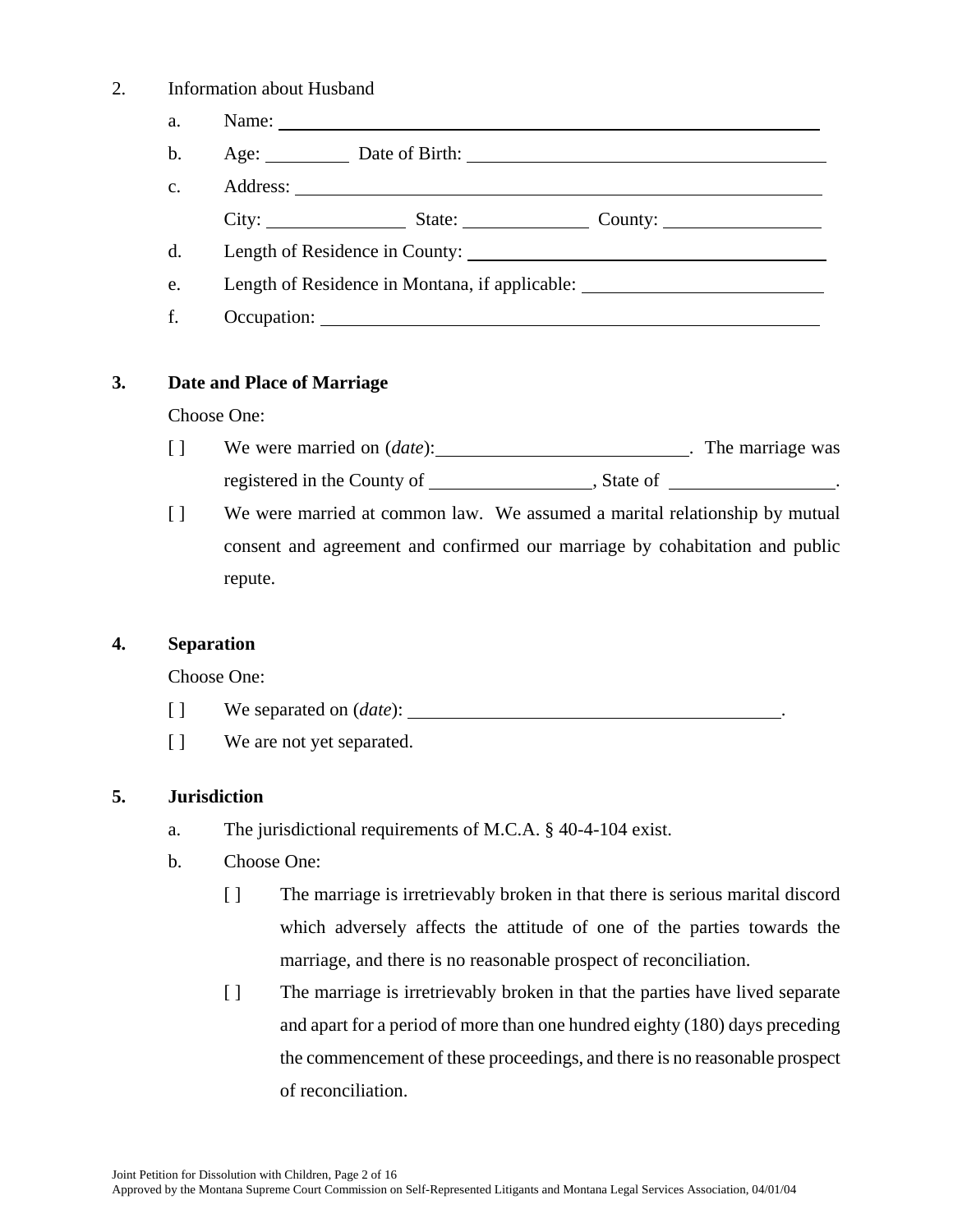**c.** The conciliation provisions of the Montana Conciliation law and M.C.A. § 40-4-107 do not apply.

## **6. Pregnancy**

Choose One:

- [ ] The wife is not pregnant.
- [ ] The wife is pregnant. However, the husband is not the father, and the child is not at issue in this proceeding.

## **7. The Child(ren) of the Marriage**

| There is $/$ are $\_\_$ child(ren) of the marriage as follows: |  |
|----------------------------------------------------------------|--|
|                                                                |  |
|                                                                |  |
|                                                                |  |
|                                                                |  |
|                                                                |  |
|                                                                |  |
|                                                                |  |
|                                                                |  |
|                                                                |  |
|                                                                |  |
| If needed, attach additional sheets as Exhibit _____.          |  |

# **8. Jurisdiction over the Child(ren)**

This Court has jurisdiction to make a parenting determination regarding the minor child(ren) listed above. Choose One:

- [ ] The child(ren) has/have lived in Montana for at least six consecutive months immediately before the start of this proceeding. If a child is less than six months old, the child has lived in Montana since his/her birth.
- [ ] Montana was the home state of the child(ren) within six months of the start of this proceeding, and one parent continues to reside in Montana.
- [ ] The child(ren) and one parent have had significant connections to Montana, and substantial evidence about them is available here.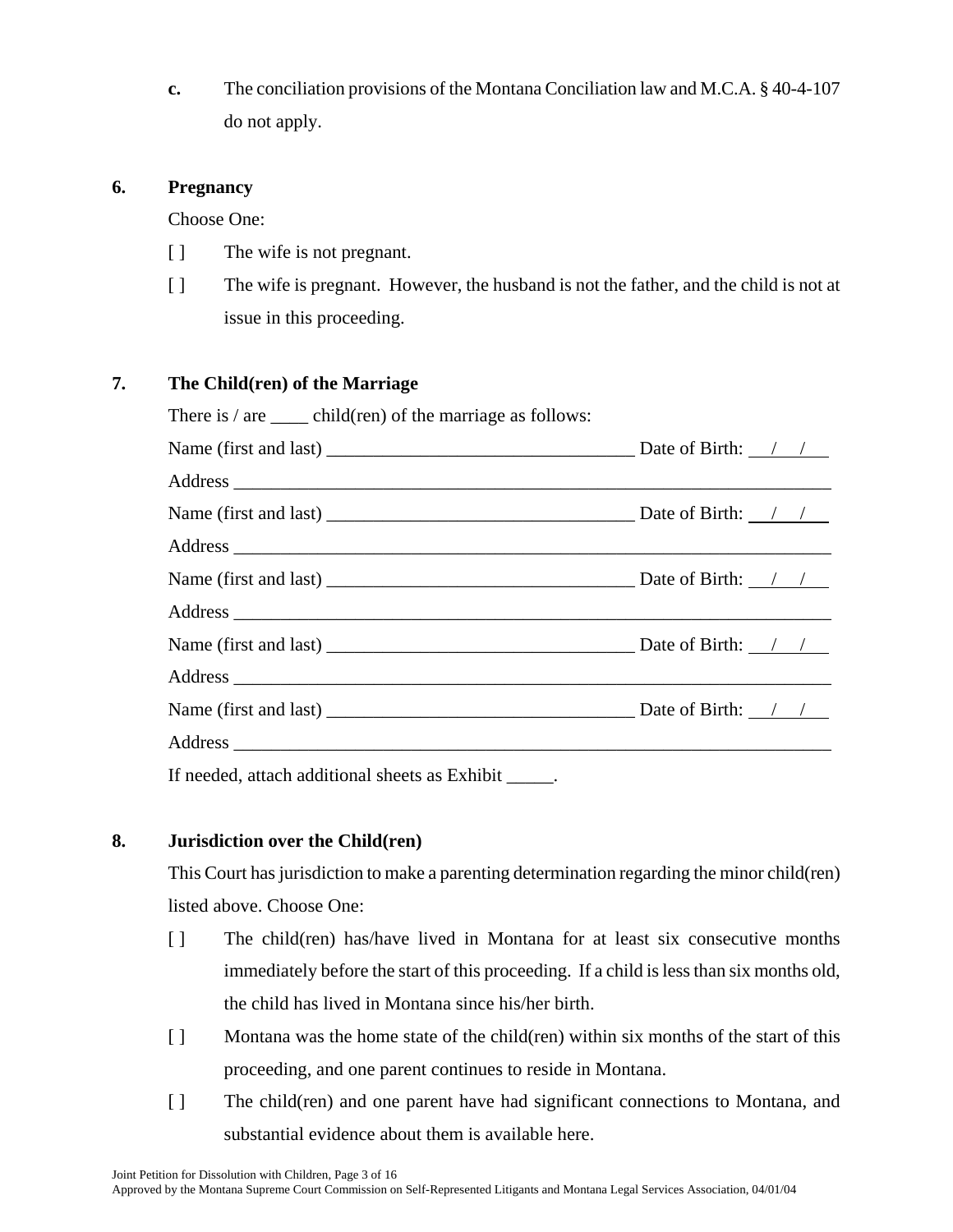[ ] The child(ren) is/are physically present in Montana, and the child(ren) has/have been abandoned or an emergency exists requiring the child(ren)'s protection.

## **9. Required Information Regarding the Child(ren)**

This proceeding will affect the custody of the minor child(ren) of the marriage. The following information is required by M.C.A. § 40-7-110:

a. During the last five years, the child(ren) have lived at the following places with the following persons. *List each place the child(ren) have lived, the dates the child(ren) lived there, and all person(s) with whom the child(ren) lived:*

| Address | Dates | with Whom |
|---------|-------|-----------|
|         |       |           |
|         |       |           |
|         |       |           |
|         |       |           |
|         |       |           |

*List the names and present addresses, if known, of the persons listed above, other than the Petitioners, with whom the child(ren) have lived in the last five years:*

| <b>Names</b> | Present Address(es) |
|--------------|---------------------|
|              |                     |
|              |                     |
|              |                     |
|              |                     |
|              |                     |
|              |                     |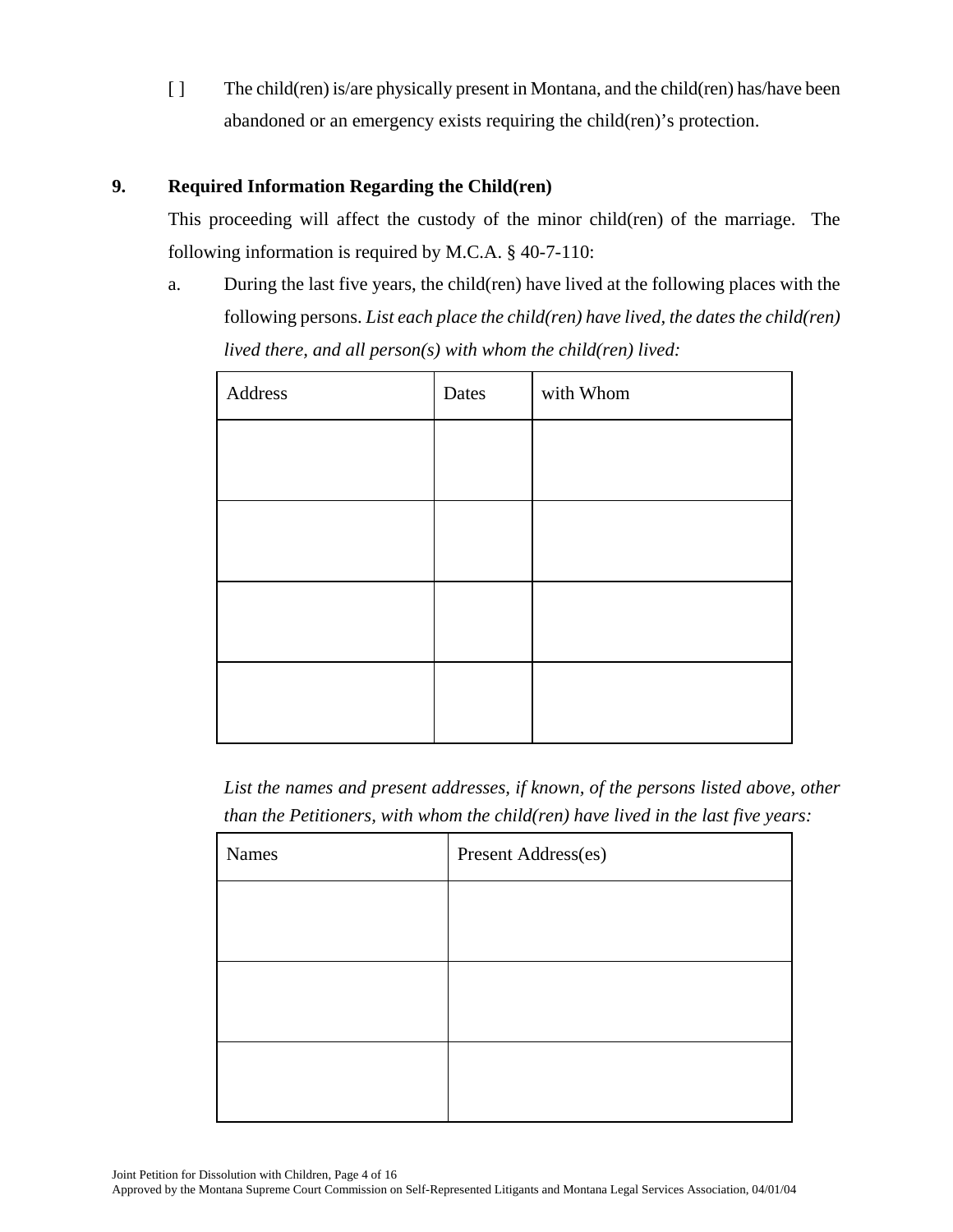If needed, attach additional sheet(s) as Exhibit  $\qquad$ .

- b. Choose One:
	- [ ] We have not participated as parties or witnesses or in any other capacity in any other proceeding concerning the custody of or visitation with the child(ren).
	- [ ] We have participated as [ ] parties/ [ ] witnesses / [ ] other: \_\_\_\_\_\_\_\_\_\_\_\_ in another proceeding concerning the custody of the child(ren). Court: Court: Court: Case No.: Case No.: Case No.: Case No.: Case No.: Case No.: Case No.: Case No.: Case No.: Case No.: Case No.: Case No.: Case No.: Case No.: Case No.: Case No.: Case No.: Case No.: Case No.: Case No.: C Date of Child Custody Determination: \_\_\_\_\_\_\_\_\_\_\_\_\_\_\_\_\_\_\_\_\_\_\_\_\_\_\_\_. If needed, attach additional sheet(s) as Exhibit \_\_\_\_.
- c. Choose One:
	- [ ] We know of no other proceeding that could affect the current proceeding.
	- [ ] The following proceeding could affect the current proceeding: Nature of Proceeding: \_\_\_\_\_\_\_\_\_\_\_\_\_\_\_\_\_\_\_\_\_\_\_\_\_\_\_\_\_\_\_\_\_\_\_\_\_\_\_\_\_ Court: Case No.: If needed, attach additional sheet(s) as Exhibit  $\qquad$ .

## d. Choose One:

- [ ] We know of no other person (not a party to this action) that has physical custody of the child(ren), or who claims rights of legal custody, physical custody or visitation with the child(ren).
- [ ] The following person(s) have physical custody of the child(ren) or claim rights of legal custody, physical custody or visitation with the child(ren):

\_\_\_\_\_\_\_\_\_\_\_\_\_\_\_\_\_\_\_\_\_\_\_\_\_\_\_\_\_\_\_\_\_\_\_\_\_\_\_\_\_\_\_\_\_\_\_\_\_\_\_\_\_\_\_\_\_\_\_

\_\_\_\_\_\_\_\_\_\_\_\_\_\_\_\_\_\_\_\_\_\_\_\_\_\_\_\_\_\_\_\_\_\_\_\_\_\_\_\_\_\_\_\_\_\_\_\_\_\_\_\_\_\_\_\_\_\_\_

## **10. Declarations of Disclosure of Assets, Debts, Income, and Expenses**

We agree to waive the exchange of Preliminary Declarations of Disclosure of Assets, Debts, Income, and Expenses. In accordance with M.C.A. §§ 40-4-253 and 40-4-254, we have exchanged Final Declarations of Disclosure of Assets, Debts, Income and Expenses.

## **11. Real Property**

Choose One: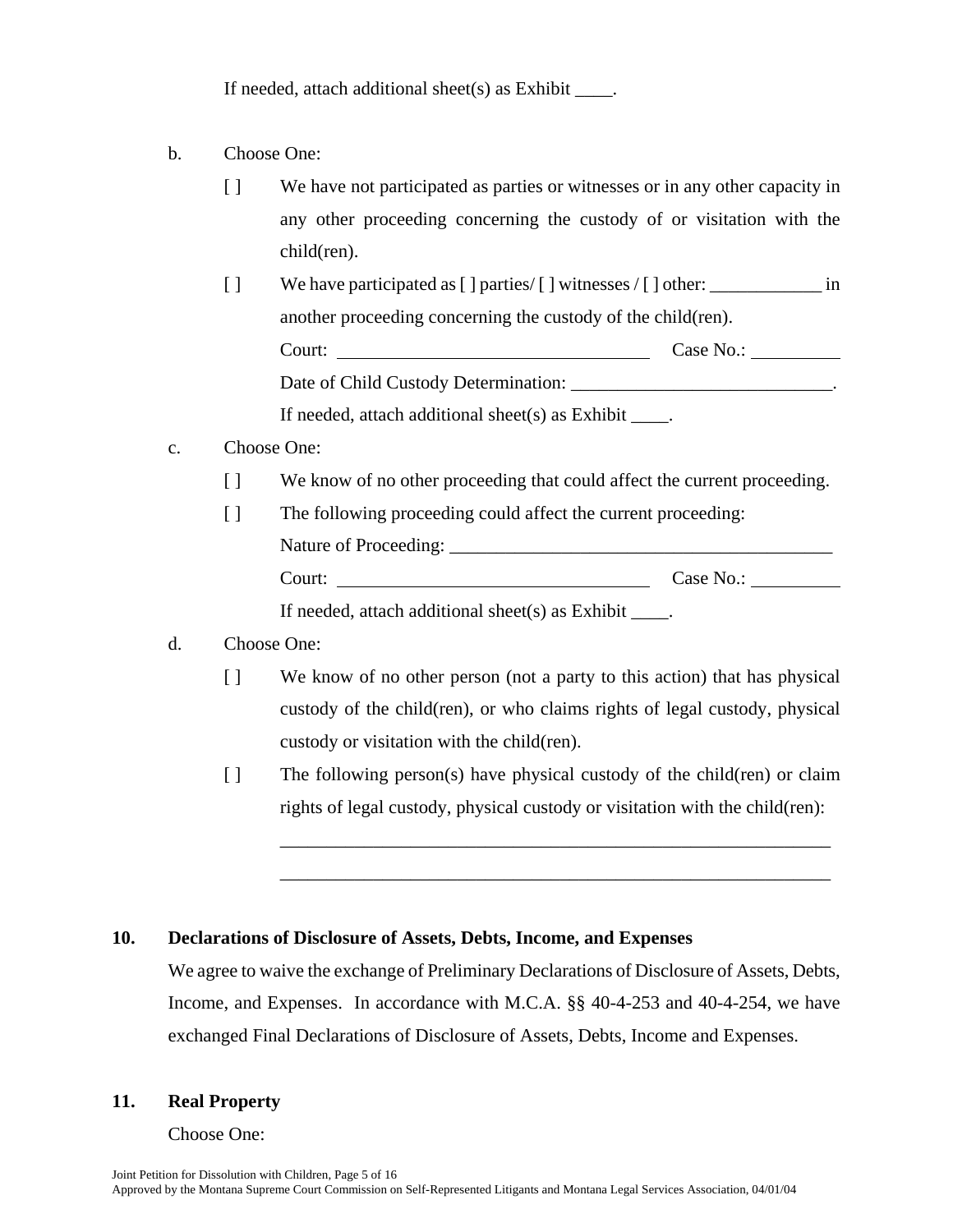- [ ] We do not own any real property.
- **or**
- [ ] a. The [ ] Wife/[ ] Husband/[ ] both parties is/are the owner(s) of record of real property located at

The legal description of the property is  $\overline{\phantom{a}}$ 

- b. This real property should be distributed as follows. Choose One:
	- [ ] The [ ] Wife/[ ] Husband should be awarded ownership of this real property.

.

**or** 

 $\overline{a}$ 

 $\overline{a}$ 

.

[ ] *Describe the proposed distribution of the real property*:

<u>. Andrew Maria Maria Maria Maria Maria Maria Maria Maria Maria Maria Maria Maria Maria Maria Maria Maria Mari</u>

If needed, attach additional sheets as Exhibit \_\_\_\_\_.

## **12. Vehicles**

Choose One:

- [ ] We do not own any vehicles.
- $\lceil \cdot \rceil$  We own the following vehicle(s). It is equitable that the vehicle(s) be distributed as follows (*Please include the year, make, and model for each vehicle listed.*):

| Vehicle:    | VIN#: |  |
|-------------|-------|--|
| Vehicle:    | VIN#: |  |
| Vehicle:    | VIN#: |  |
| To Husband: |       |  |
| Vehicle:    | VIN#: |  |
| Vehicle:    | VIN#: |  |
| Vehicle:    | VIN#: |  |

To Wife:

Joint Petition for Dissolution with Children, Page 6 of 16

Approved by the Montana Supreme Court Commission on Self-Represented Litigants and Montana Legal Services Association, 04/01/04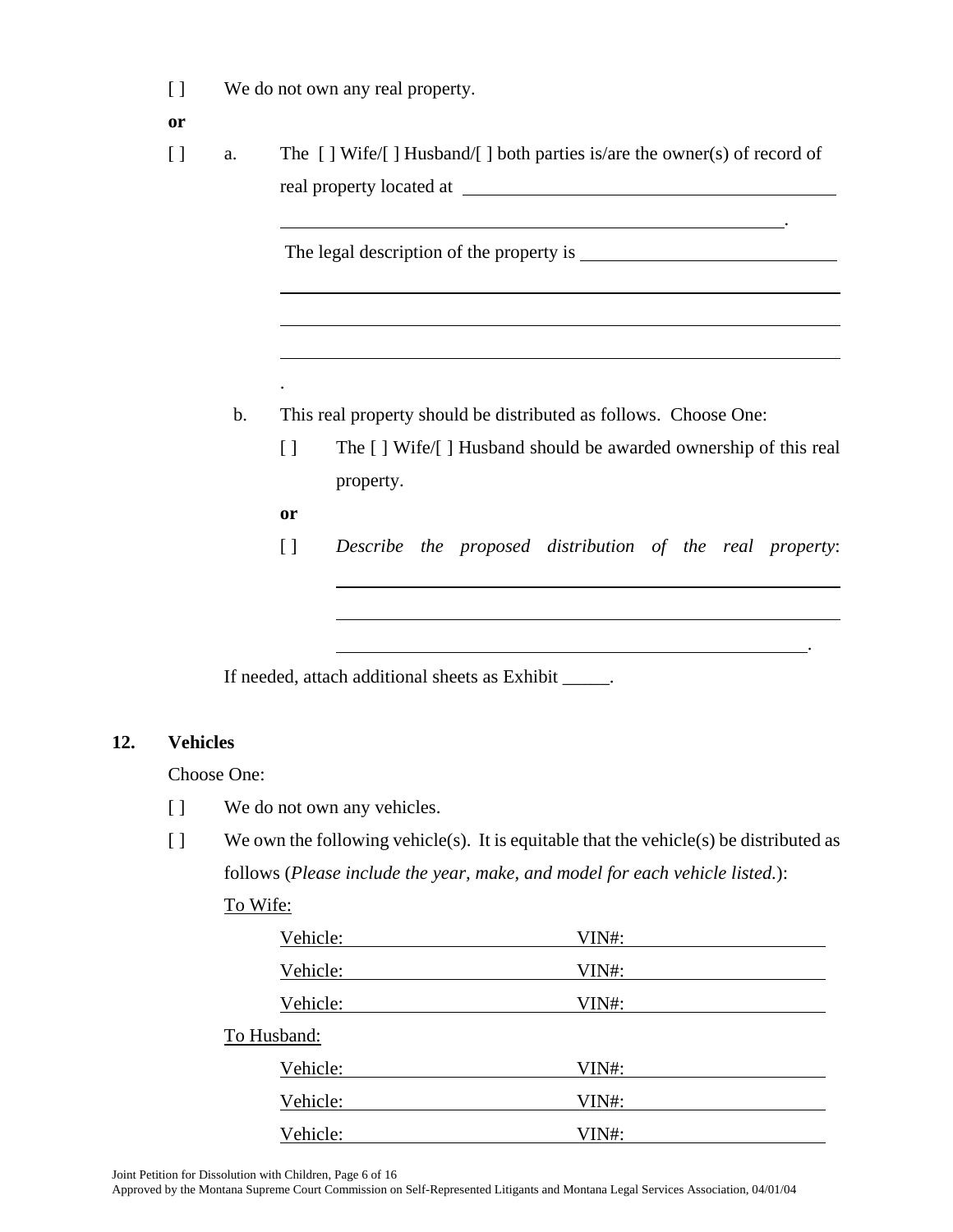If needed, attach additional sheets as Exhibit \_\_\_\_\_.

# **13. Personal Property**

Choose One:

[ ] We have already divided our personal property. It is equitable that each party retain the property currently in his or her possession.

**or**

[ ] We have not divided our personal property. It is equitable that the property be divided as follows:

\_\_\_\_\_\_\_\_\_\_\_\_\_\_\_\_\_\_\_\_\_\_\_\_\_\_\_\_\_\_\_\_\_\_\_\_\_\_\_\_\_\_\_\_\_\_\_\_\_\_\_\_\_\_\_\_\_\_\_\_\_\_\_\_\_\_\_\_\_\_\_\_\_\_\_\_\_\_\_\_\_

\_\_\_\_\_\_\_\_\_\_\_\_\_\_\_\_\_\_\_\_\_\_\_\_\_\_\_\_\_\_\_\_\_\_\_\_\_\_\_\_\_\_\_\_\_\_\_\_\_\_\_\_\_\_\_\_\_\_\_\_\_\_\_\_\_\_\_\_\_\_\_\_\_\_\_\_\_\_\_\_\_

\_\_\_\_\_\_\_\_\_\_\_\_\_\_\_\_\_\_\_\_\_\_\_\_\_\_\_\_\_\_\_\_\_\_\_\_\_\_\_\_\_\_\_\_\_\_\_\_\_\_\_\_\_\_\_\_\_\_\_\_\_\_\_\_\_\_\_\_\_\_\_\_\_\_\_\_\_\_

\_\_\_\_\_\_\_\_\_\_\_\_\_\_\_\_\_\_\_\_\_\_\_\_\_\_\_\_\_\_\_\_\_\_\_\_\_\_\_\_\_\_\_\_\_\_\_\_\_\_\_\_\_\_\_\_\_\_\_\_\_\_\_\_\_\_\_\_\_\_\_\_\_\_\_\_\_\_\_\_\_

\_\_\_\_\_\_\_\_\_\_\_\_\_\_\_\_\_\_\_\_\_\_\_\_\_\_\_\_\_\_\_\_\_\_\_\_\_\_\_\_\_\_\_\_\_\_\_\_\_\_\_\_\_\_\_\_\_\_\_\_\_\_\_\_\_\_\_\_\_\_\_\_\_\_\_\_\_\_\_\_\_

\_\_\_\_\_\_\_\_\_\_\_\_\_\_\_\_\_\_\_\_\_\_\_\_\_\_\_\_\_\_\_\_\_\_\_\_\_\_\_\_\_\_\_\_\_\_\_\_\_\_\_\_\_\_\_\_\_\_\_\_\_\_\_\_\_\_\_\_\_\_\_\_\_\_\_\_\_\_\_\_\_

\_\_\_\_\_\_\_\_\_\_\_\_\_\_\_\_\_\_\_\_\_\_\_\_\_\_\_\_\_\_\_\_\_\_\_\_\_\_\_\_\_\_\_\_\_\_\_\_\_\_\_\_\_\_\_\_\_\_\_\_\_\_\_\_\_\_\_\_\_\_\_\_

To Wife:

To Husband:

If needed, attach additional sheets as Exhibit \_\_\_\_\_.

\_\_\_\_\_\_\_\_\_\_\_\_\_\_\_\_\_\_\_\_\_\_\_\_\_\_\_\_\_\_\_\_\_\_\_\_\_\_\_\_\_\_\_\_\_\_\_\_\_\_\_\_\_\_\_\_\_\_\_\_\_\_\_\_\_\_\_\_\_

# **14. Debts**

Choose One:

- [ ] There are no debts of the marriage.
- [ ] The parties have accumulated debts during the course of their marriage. It is equitable that each party retain responsibility for the debts currently in his or her name.

**or**

- [ ] We have accumulated debts during the course of our marriage. It is equitable that responsibility for the debts be divided as follows:
	- To Wife:

| Description of Debt   Creditor | <b>Current Balance   Amount to Wife</b> |  |
|--------------------------------|-----------------------------------------|--|
|                                |                                         |  |

Joint Petition for Dissolution with Children, Page 7 of 16

Approved by the Montana Supreme Court Commission on Self-Represented Litigants and Montana Legal Services Association, 04/01/04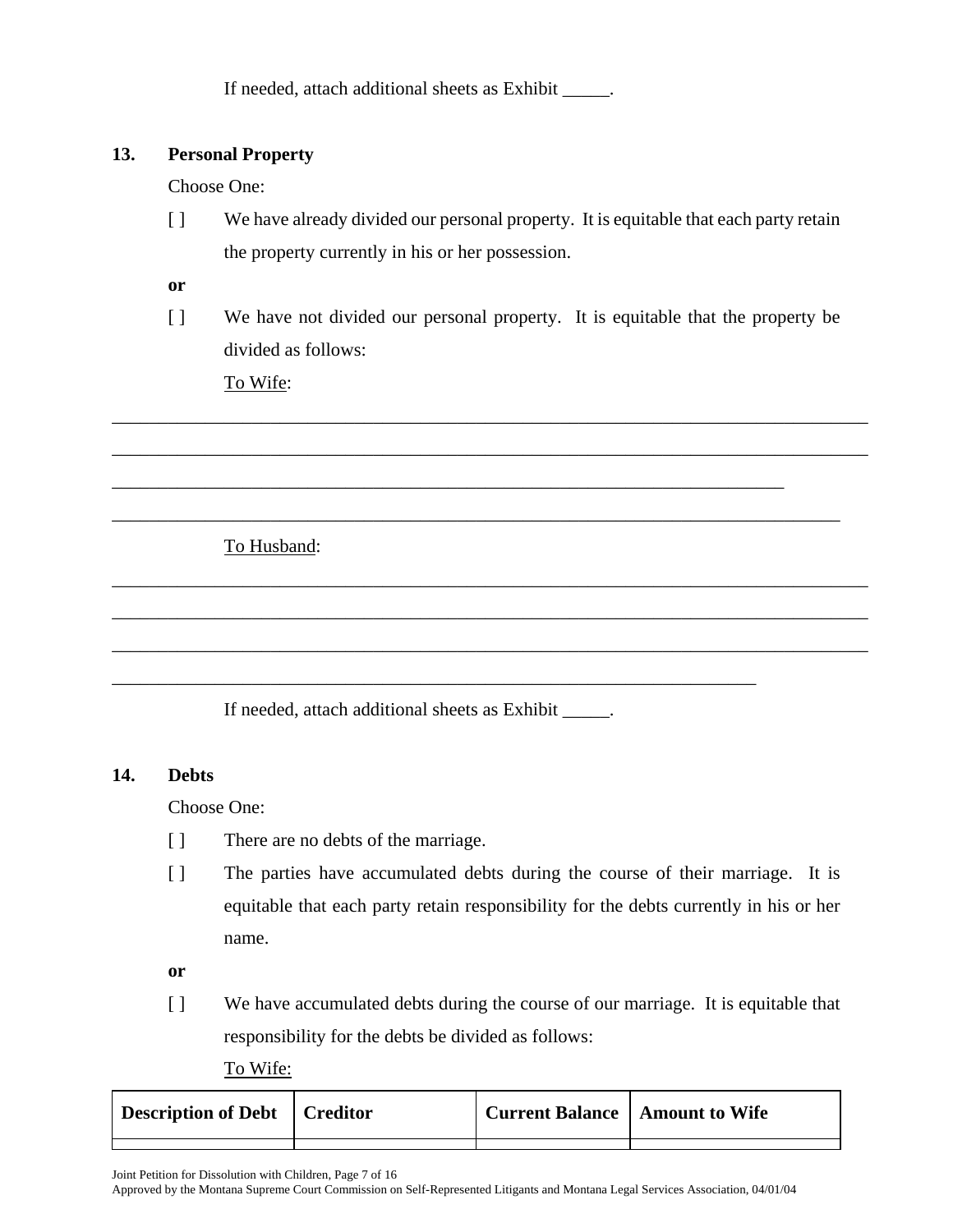| <b>Description of Debt</b> | <b>Creditor</b> | <b>Current Balance</b> | <b>Amount to Wife</b> |
|----------------------------|-----------------|------------------------|-----------------------|
|                            |                 |                        |                       |
|                            |                 |                        |                       |
|                            |                 |                        |                       |
|                            |                 |                        |                       |
|                            |                 |                        |                       |
|                            |                 |                        |                       |
|                            |                 |                        |                       |
|                            |                 |                        |                       |
|                            |                 |                        |                       |

Any and all other debts in Wife's name only; any and all other debts incurred solely by the Wife since the parties' separation.

| <b>Description of Debt</b> | <b>Creditor</b> | <b>Current Balance</b> | <b>Amount to Husband</b> |
|----------------------------|-----------------|------------------------|--------------------------|
|                            |                 |                        |                          |
|                            |                 |                        |                          |
|                            |                 |                        |                          |
|                            |                 |                        |                          |
|                            |                 |                        |                          |
|                            |                 |                        |                          |
|                            |                 |                        |                          |
|                            |                 |                        |                          |

# To Husband: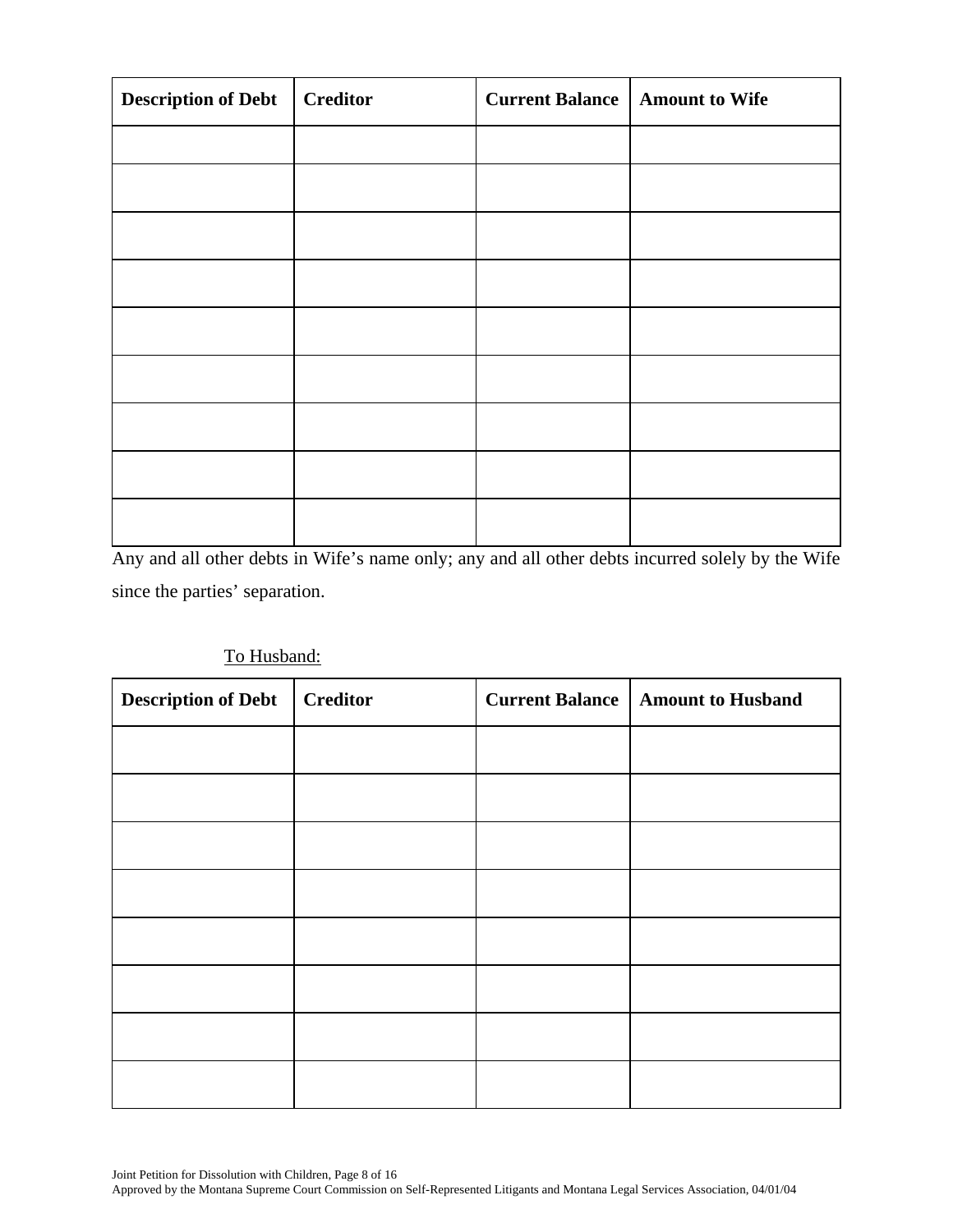Any and all other debts in the Husband's name only; any and all other debts incurred solely by the Husband since the parties' separation.

If needed, attach additional sheets as Exhibit \_\_\_\_\_.

# **15. Wife's Former Name**

Choose One:

- [ ] The wife would like to be restored to her former name of
- [ ] The wife does not want to be restored to her former name.

# **16. Parenting Plan**

It is in the best interest(s) of the minor child(ren) that the Court adopt the Petitioners' Proposed Parenting Plan, filed separately from this Petition.

\_\_\_\_\_\_\_\_\_\_\_\_\_\_\_\_\_\_\_\_\_\_\_\_\_\_\_\_\_\_\_\_\_\_\_\_\_\_\_\_\_\_\_\_\_\_\_\_\_\_\_\_\_\_\_\_\_\_\_\_\_\_\_\_\_.

# **17. Child Support Order**

Choose One:

[ ] Child support in the amount of  $\frac{1}{2}$  [ ] Child has been established by the Montana Child Support Enforcement Division or another appropriate administrative agency or court. A copy of the Order is attached hereto as Exhibit \_\_\_\_. (*Skip to Number 18.*)

**or** 

- [ ] The [ ] Wife/ [ ] Husband needs financial assistance from the [ ] Wife/ [ ] Husband to support the minor child(ren). The Petitioners request that the Court enter the following proposed Child Support Order:
	- a. The [ ] Wife/ [ ] Husband shall pay \$\_\_\_\_\_\_\_\_\_\_ per month per child. This amount was determined in accordance with the Montana Child Support Guidelines, worksheet attached hereto as Exhibit \_\_\_.
	- b. The first payment is due the  $\qquad \qquad$  day of  $\qquad \qquad$ , 20 Payments should continue until such time as each child reaches the age of 18 years and has completed high school, or attained the age of 19 years, or is emancipated by court order, whichever shall first occur.
	- c. On or before the first of every month, payments should be made to (Choose One):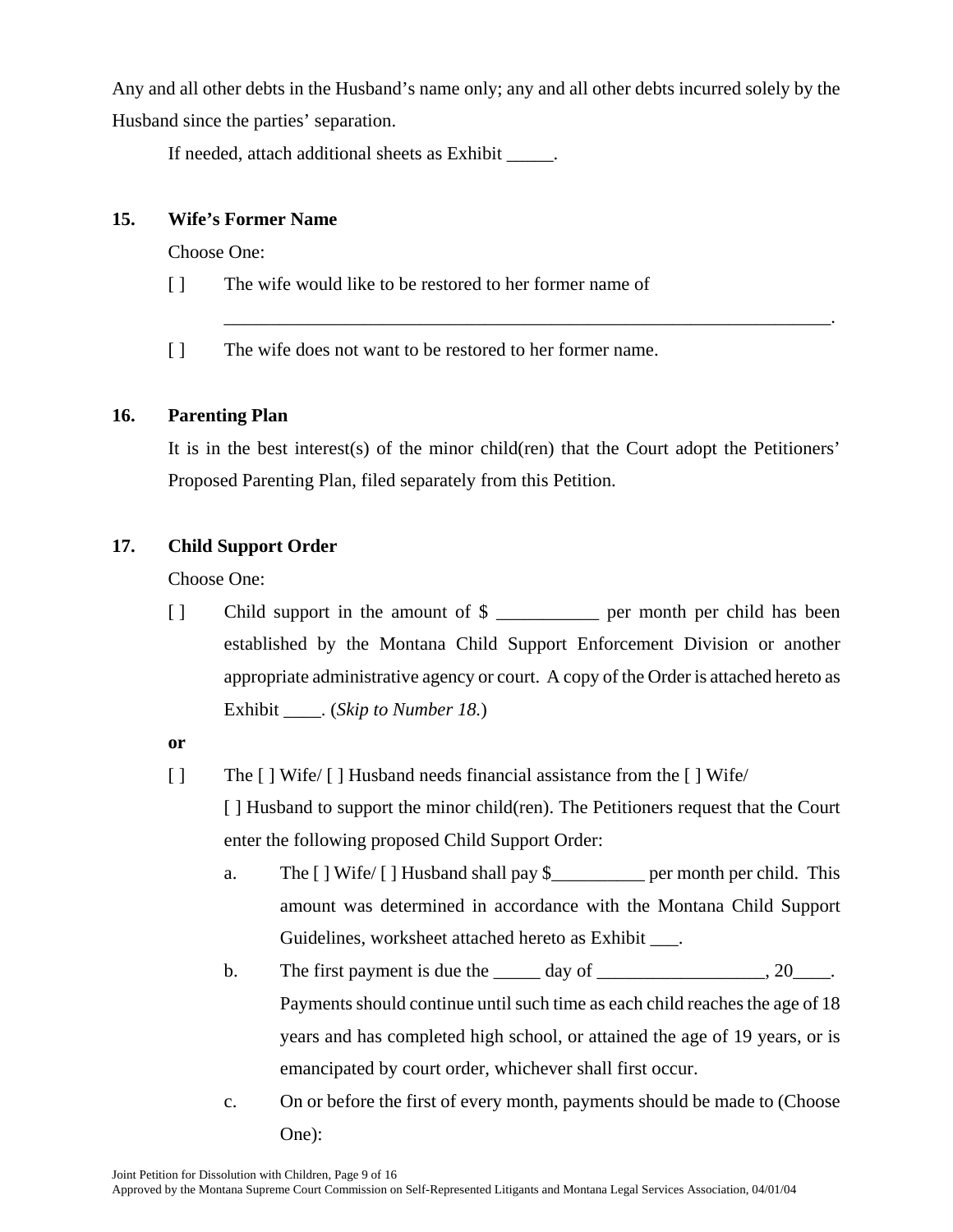- [ ] The Child Support Enforcement Division. Immediate income withholding is appropriate. The [ ] Wife's/[ ] Husband's income is subject to immediate income withholding under M.C.A. Title 40, Chapter 5, Parts 3 and 4.
- [ ] [ ] Wife/[ ] Husband. This child support order should be exempt from immediate income withholding because

.

<u>. Andre Sterne Sterne Sterne Sterne Sterne Sterne Sterne Sterne Sterne Sterne Sterne Sterne Sterne Sterne Ste</u>

- **or**
- [ ] Clerk of Court. This child support order should be exempt from immediate income withholding because
- d. The Petitioners request that the following warning be included in the Final Child Support Order:

# **WARNING: If a parent is delinquent in payments, that parent's income may be subject to income withholding procedures under MCA Title 40, Chapter 5, without need for any further action by the Court. Support is delinquent when it is 8 days overdue.**

- e. Whenever the case is receiving services under Title IV-D of the Social Security Act, support payments must be paid through the Department of Public Health and Human Services Child Support Enforcement Division as provided in M.C.A. § 40-5-909.
- f. This order is subject to review and modification by the Department of Public Health and Human Services upon the request of the Department or a party under M.C.A. §§ 40-5-271 through 40-5-273, when the Department is providing services for enforcement under Title IV-D of the Social Security Act.
- g. The obligations to provide financial child support, provide medical care for a child, and provide or comply with parenting arrangements shall be independent of each other, and the failure or inability to provide one or more shall not reduce any other obligation.
- h. Each party should promptly inform the Court of any changes in the following information: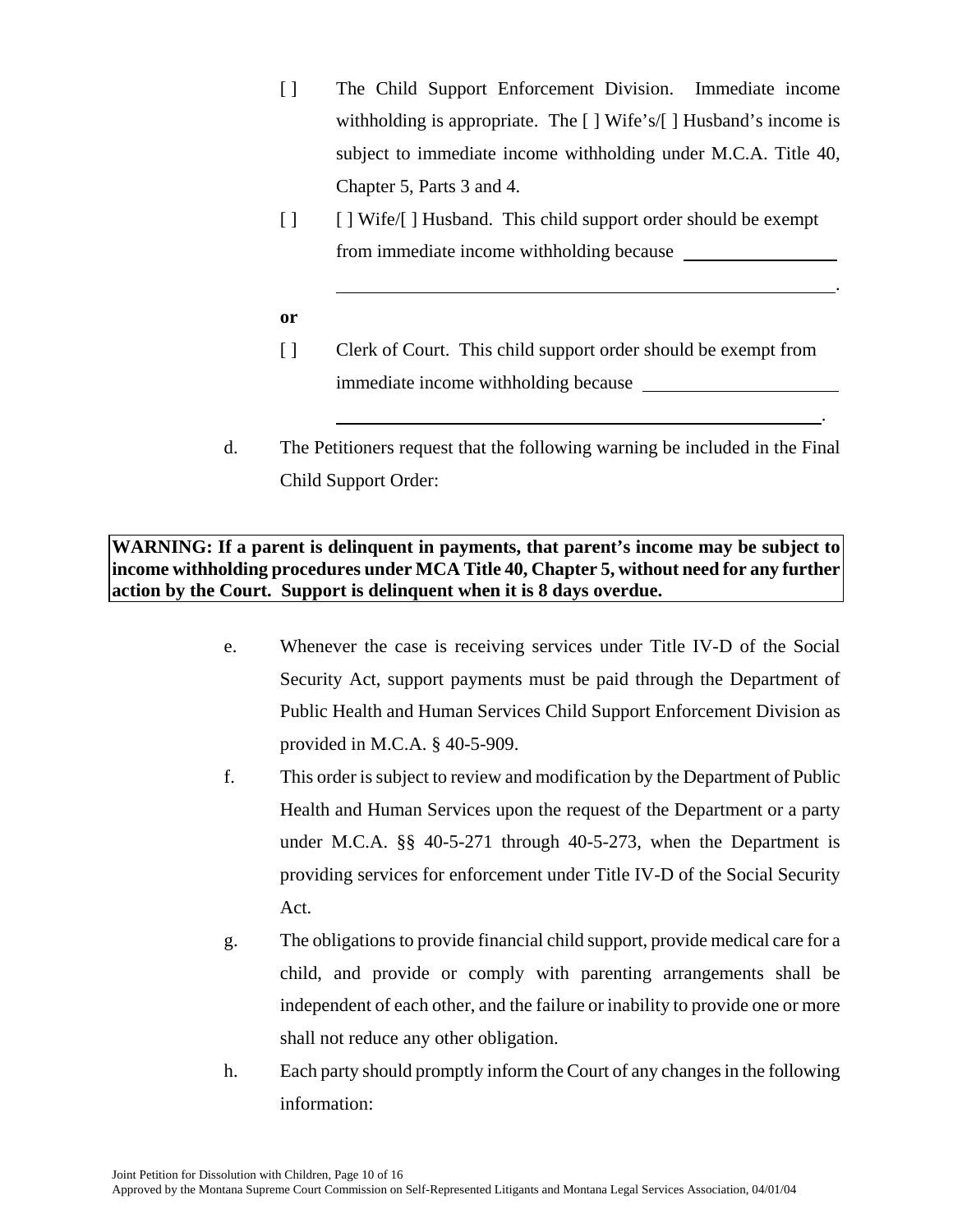- (i) Name, social security number, mailing address, residential address, telephone number, and driver's license number; and
- (ii) Names, addresses, and telephone numbers of current employers.
- **i.** The Petitioners request that the following warning be included in the Final Child Support Order:

**WARNING: In any subsequent child support enforcement action, on sufficient showing of diligent efforts to locate the party, due process requirements for notice and service may be met by delivering written notice by regular mail to the last address of the party or the party's employer reported to the Court.** 

## **18. Medical Support Order**

Choose One:

- [ ] A Medical Support Order has been established by the Montana Child Support Enforcement Division or another appropriate administrative agency or court. A copy of the Order is attached hereto as Exhibit \_\_\_\_. (*Skip to Number 19.*)
- **or**
- [ ] Medical support is needed to cover the medical and dental expenses of the minor child(ren) of the parties. The Petitioners request that the Court adopt the following Medical Support Order:

# **Existing Coverage**

Choose All That Apply:

[ ] The child(ren) are presently covered under the following insurance plan: Carrier Name:

Policy No.:

The [ ] Wife/[ ] Husband shall continue to provide medical coverage through the plan as long as it is available at a reasonable cost, and as long as no other plan or individual insurance is available that will better serve the interests of the parties.

- [ ] The child(ren) is a/are recipient(s) of medical assistance under Title XIX of the federal Social Security Act (Medicaid).
- [ ] The child(ren) are not covered under an existing insurance plan.

# **Contingency Medical Support**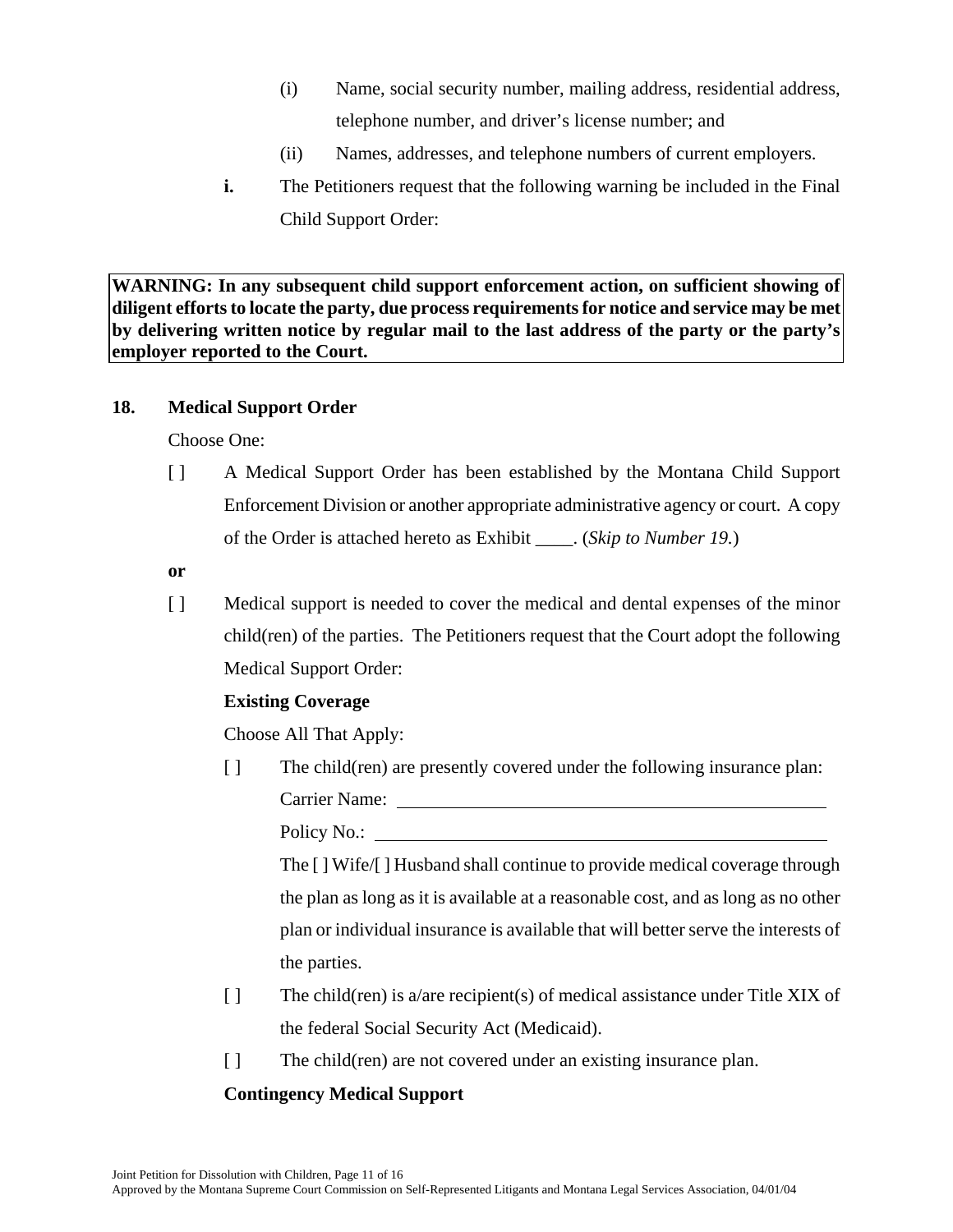If the minor child(ren) are either (i) covered by Medicaid, (ii) are not covered under an existing insurance plan, or (iii) if the existing coverage becomes no longer available, the following provisions shall apply:

- a. The Wife shall provide medical coverage through individual insurance or a health benefit plan for the child(ren), as long as it is available at reasonable cost, and as long as no other plan or individual insurance is available that will better serve the interests of the parties.
- b. The Husband shall provide medical coverage through individual insurance or a health benefit plan for the child(ren), as long as it is available at reasonable cost, and as long as no other plan or individual insurance is available that will better serve the interests of the parties.
- c. If health benefit plans are available to both parties at a combined cost that is reasonable or cost-beneficial and with benefits that are complementary or compatible as primary and secondary coverage, both parties shall provide coverage for the child(ren).
- d. Coverage is presumed to be available at reasonable cost if the cost of premiums does not exceed 25 percent of the obligated party's total child support obligation when calculated under the child support guidelines without credit for the medical support obligation.
- e. If circumstances change and a party believes that corresponding changes in cost are not reasonable or cost-beneficial, the party may move to petition any appropriate tribunal for relief.

## **Duties of the Parties**

- a. The Wife shall be responsible for  $\%$  and the Husband shall be responsible for \_\_\_\_\_% of all medical expenses of the minor child(ren), including the costs of the premium for coverage, all co-payments and deductibles required for coverage, and any uncovered medical expenses.
- b. Each party shall promptly execute and deliver to the insurance provider all forms necessary to ensure the child(ren)'s continuous participation in insurance coverage. Each party shall timely submit claims for processing, verification, and payment. Each party shall provide the other party with identification cards or other methods for access to coverage.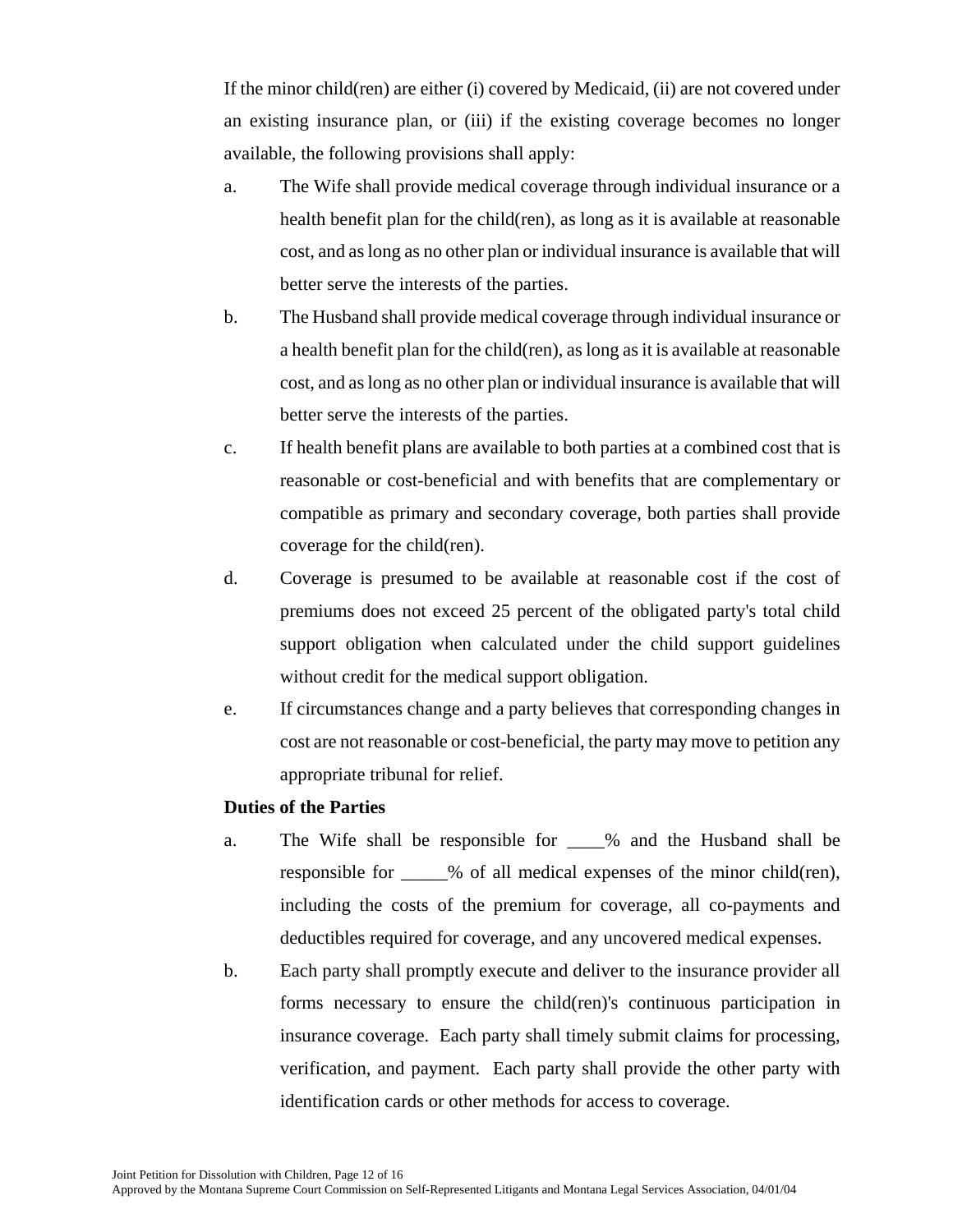- c. If a party receives a reimbursement but did not pay the underlying bill, that party shall promptly pay over the proceeds to the proper party.
- d. If the party responsible for providing medical insurance coverage for the child(ren) allows such coverage to lapse without securing a comparable replacement, that party shall be liable for all the child(ren)'s medical expenses and shall indemnify the other party, the Department of Public Health and Human Services, or any third-party custodian for the cost of obtaining medical coverage and medical expenses.
- e. Any liability for unpaid medical costs and expenses may be entered as a judgment for unpaid support against the obligated party. A party may apply to the Court for expedited enforcement procedures.
- f. If an obligated party fails to pay a required premium, the other parent, the Department of Public Health and Human Services, or the custodian may advance the cost of premiums and keep benefits continually in force for the child. The advance should be entered as a judgment for unpaid child support in favor of the advancing party and against the obligated parent.
- g. The obligation to provide medical coverage for the child(ren) ceases only when the child support obligation ceases.
- h. The costs of providing individual insurance or a health benefit plan may not be used as a direct offset to the child support obligation. However, as provided by the child support guidelines, the costs may be considered in making or modifying a child support order.
- i. Each party shall promptly inform the Court of any changes in the following information:
	- (i) If the child(ren) is/are covered by a health or medical insurance plan, the name of the plan, the policy identification number, and the name(s) of the person(s) covered;
	- (ii) If the child(ren) is/are not covered by a health or medical insurance plan, whether health insurance coverage for the child(ren) is available through the party's employer or other group, and if so, whether the employer or other group pays any portion of the coverage premium.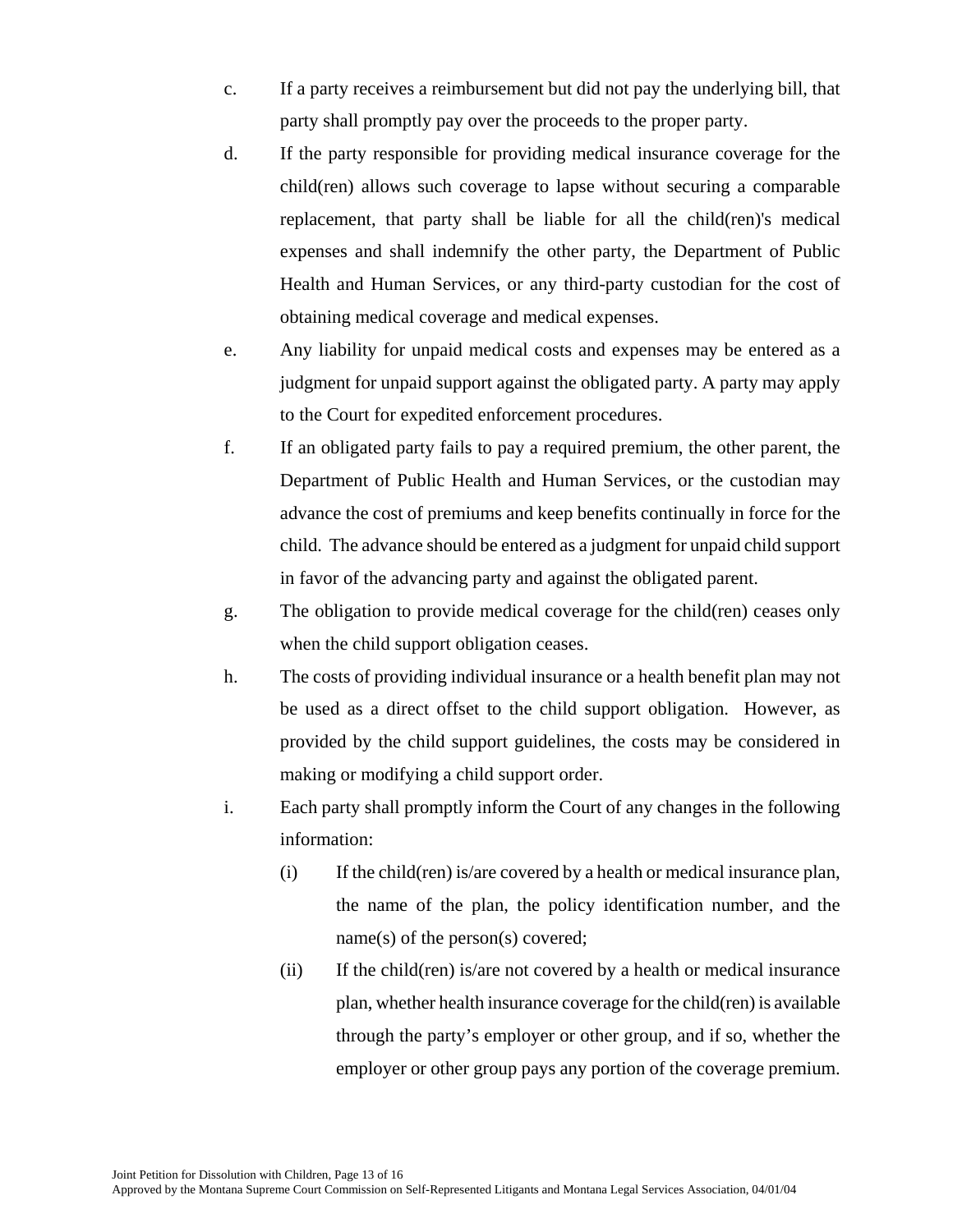- j. A civil penalty not to exceed \$25 per day may be imposed for an intentional violation of this medical support order or the provisions of M.C.A Title 40, Chapter 5, Part 8 or the regulations promulgated under that Part.
- k. The Petitioner requests that the following warning be placed in the Final Child and Medical Support Orders:

**WARNING**: **The obligations to provide medical care, provide financial child support, and provide or comply with visitation and custody arrangements are independent of each other, and the failure or inability to provide one or more does not reduce any other obligation.** 

# **19. Notice to the Department of Public Health and Human Services**

Choose One:

- [ ] The Department of Public Health and Human Services is not providing services to the parties or minor child(ren) of the parties under the provisions of Title IV-D of the Social Security Act.
- [ ] The Department of Public Health and Human Services is providing services to the parties or minor child(ren) of the parties under the provisions of Title IV-D of the Social Security Act. The Petitioners will notify the Montana Child Support Enforcement Division and the Office of the Attorney General of this proceeding.
- [ ] Not applicable. The Petitioners are not seeking to establish, enforce, or modify the parties' previously established child support order.

.

# **20. Other Provisions**

 $\overline{a}$ 

 $\overline{a}$ 

WHEREFORE, the Petitioners request as follows:

- 1. That this Court enter a Decree of Dissolution of Marriage dissolving the marital status between the parties;
- 2 That each party be granted real and personal property as requested above;
- 3. That each party be granted ownership of the vehicles as requested above;
- 4. That each party be ordered to pay debts as requested above;
- 5. That the wife be restored to use of her former name, if requested above;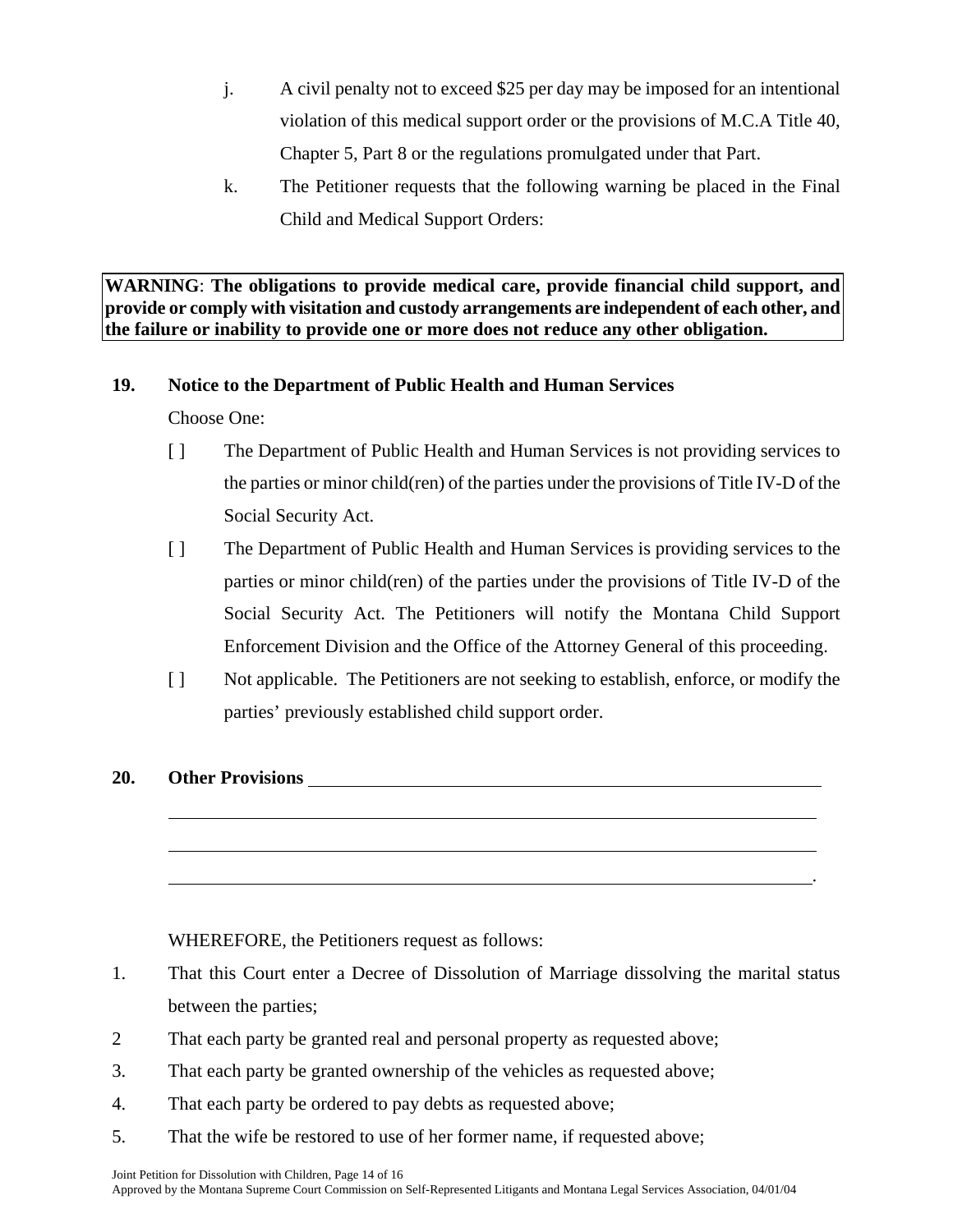- 6. That this Court adopt the Petitioners' Proposed Parenting Plan, filed separately from this Petition;
- 7. That a Child Support Order be established, if requested above;
- 8. That a Medical Support Order be established, if requested above;
- 9. Other Provisions: \_\_\_\_\_\_\_\_\_\_\_\_\_\_\_\_\_\_\_\_\_\_\_\_\_\_\_\_\_\_\_\_\_\_\_\_\_\_\_\_\_\_\_\_\_\_\_\_\_\_\_\_\_\_\_\_\_\_
- 10. For such other and further relief as the Court deems just and proper.

DATED this \_\_\_\_\_\_\_\_ day of \_\_\_\_\_\_\_\_\_\_\_\_\_\_\_\_\_\_\_\_, 20\_\_\_.

 $\overline{a}$ 

 $\overline{a}$ 

Wife, Petitioner Pro Se

; and

Husband, Petitioner Pro Se